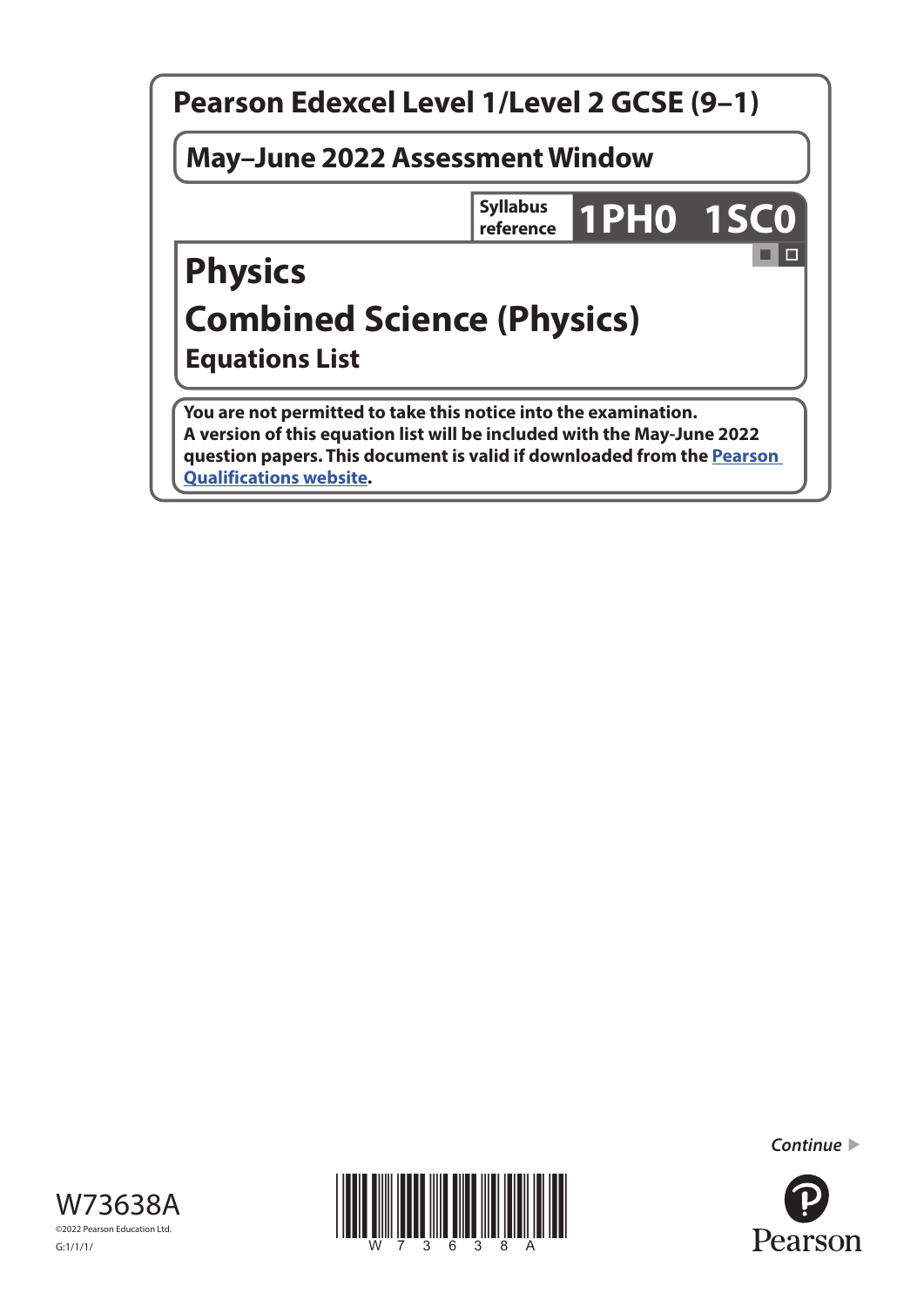If you're taking **GCSE (9–1) Combined Science** or **GCSE (9–1) Physics**, you will need these equations:

**HT** = higher tier

|    | distance travelled = average speed $\times$ time                                                                            |                                           |
|----|-----------------------------------------------------------------------------------------------------------------------------|-------------------------------------------|
|    | acceleration = change in velocity $\div$ time taken                                                                         | $a = \frac{(v-u)}{t}$                     |
|    | $force = mass \times acceleration$                                                                                          | $F = m \times a$                          |
|    | weight = mass $\times$ gravitational field strength                                                                         | $W = m \times g$                          |
| HТ | momentum = mass $\times$ velocity                                                                                           | $p = m \times v$                          |
|    | change in gravitational potential energy = mass $\times$ gravitational<br>field strength $\times$ change in vertical height | $\Delta GPE = m \times g \times \Delta h$ |
|    | kinetic energy = $1/2 \times \text{mass} \times (\text{speed})^2$                                                           | $KE = \frac{1}{2} \times m \times v^2$    |
|    | efficiency = $\frac{$ (useful energy transferred by the device)<br>(total energy supplied to the device)                    |                                           |
|    | wave speed = frequency $\times$ wavelength                                                                                  | $v = f \times \lambda$                    |
|    | wave speed = distance $\div$ time                                                                                           | $V = \frac{X}{t}$                         |
|    | work done = force $\times$ distance moved in the direction of the force                                                     | $E = F \times d$                          |
|    | power = work done $\div$ time taken                                                                                         | $P=\frac{E}{A}$                           |
|    | energy transferred = charge moved $\times$ potential difference                                                             | $E = Q \times V$                          |
|    | charge = current $\times$ time                                                                                              | $Q = l \times t$                          |
|    | potential difference = current $\times$ resistance                                                                          | $V = I \times R$                          |
|    | power = energy transferred $\div$ time taken                                                                                | $P=\frac{E}{A}$                           |
|    | electrical power = current $\times$ potential difference                                                                    | $P = I \times V$                          |
|    | electrical power = $(current)^2 \times resistance$                                                                          | $P = I^2 \times R$                        |
|    | $density = mass \div volume$                                                                                                | т<br>$\rho = -$                           |